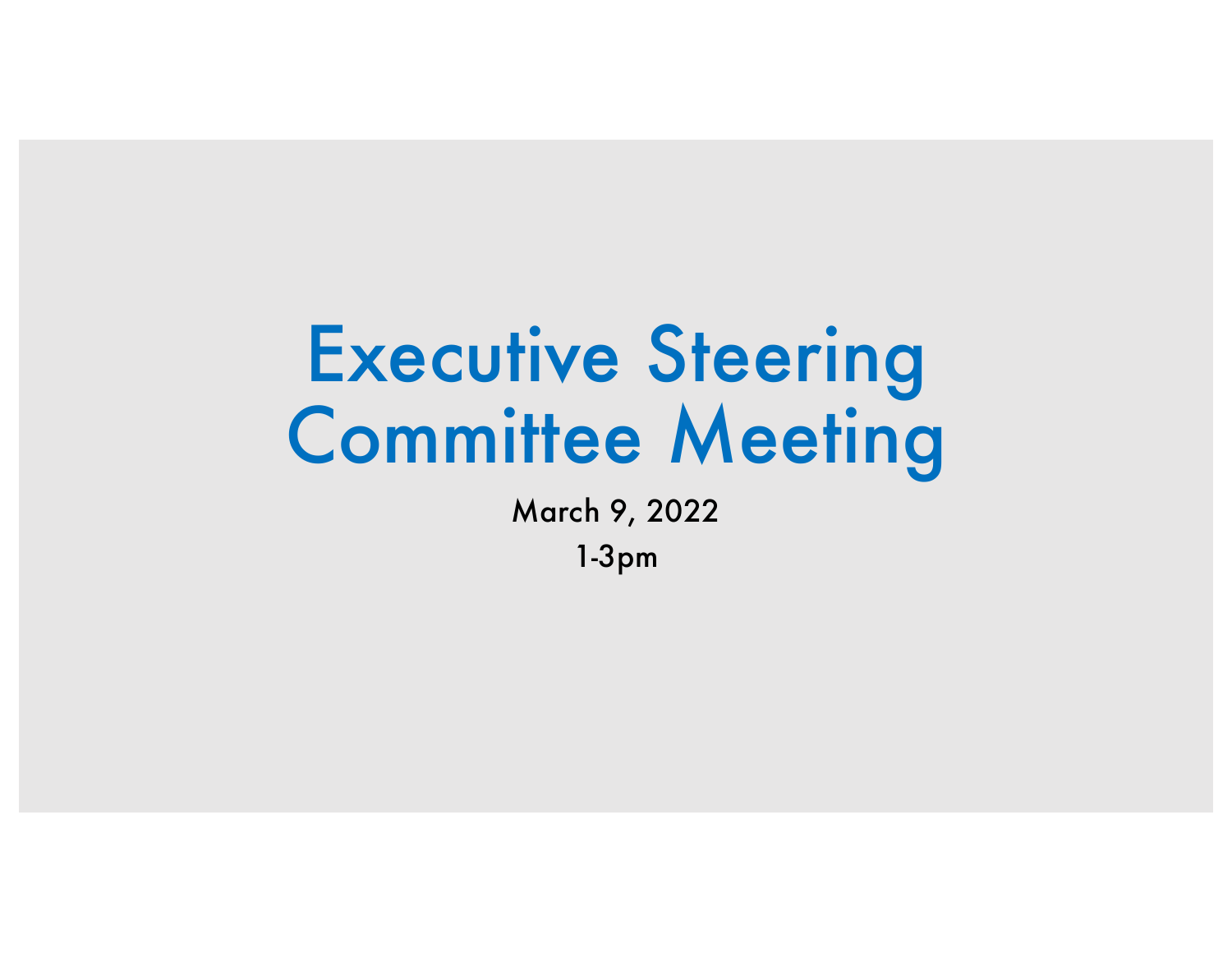### Drawdown History – 2018-2020

- Dedicated County resource Alex
- Six Collaboratives to make solution recommendations in 6 Focus Areas
- Executive Steering Committee
- Community Outreach Partnership
- Strategic Plan
	- 29 Solutions identified, of which 7 were Endorsed
	- ESC recommended that a non-profit be formed to implement the strategic plan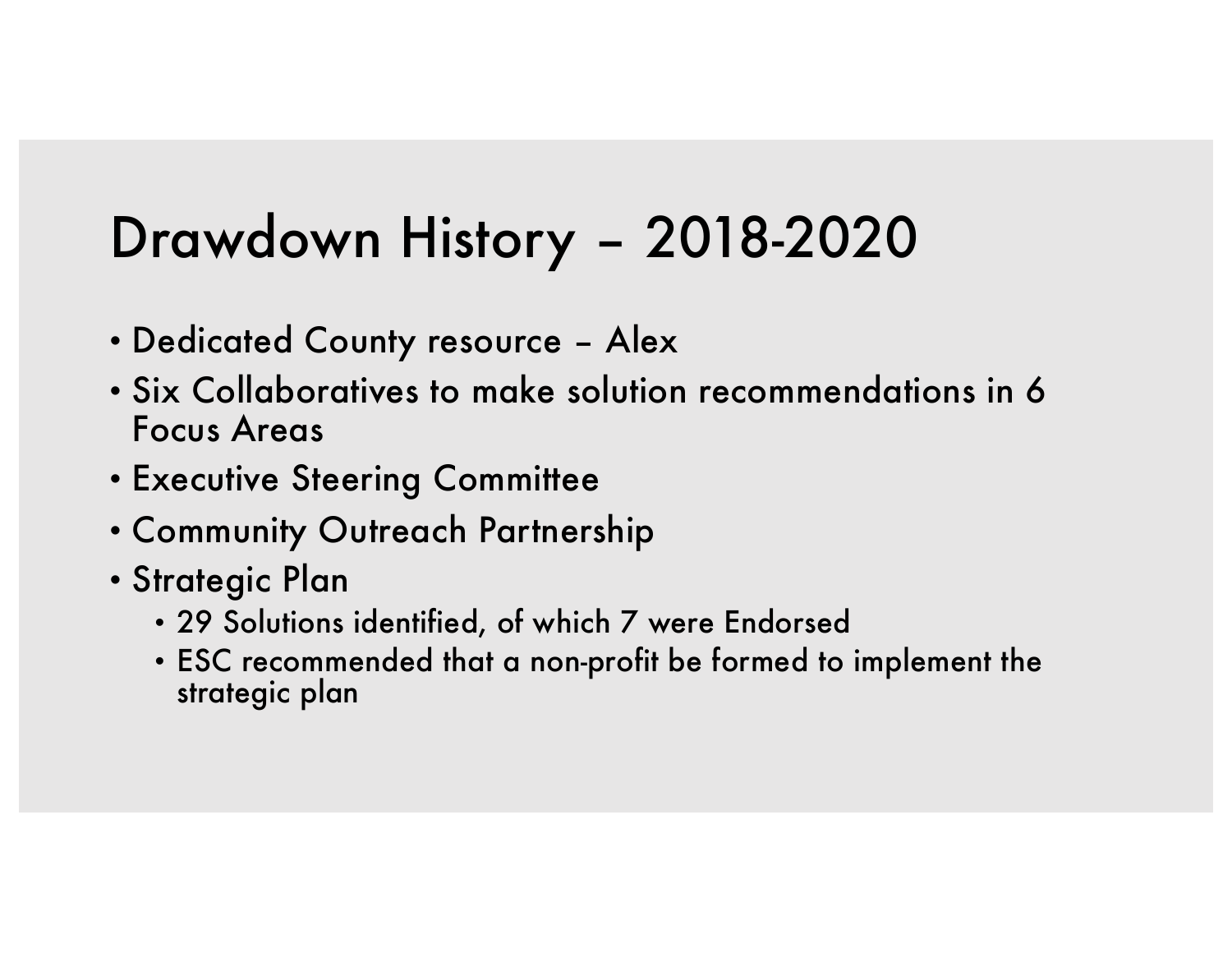### Vision, Mission, Values

- Our Vision: Marin reverses its impacts on climate change by implementing local solutions as we create a thriving, equitable, and resilient future for all.
- •
- Our Mission: Leverage, amplify, and support bold climate solutions in<br>| collaboration with the community by building a "hub" for increased coordination among local governments, agencies, organizations, and the public.
- •
- Our Values:
	- Prosperity, Health, and Resilience for All
	- Collaborative and Inclusive
	- Foster Innovation and Capacity Building
	- Create Systemic Change
	- Commitment to Equity and Diversity
	- Support and Empower Existing Organizations and Efforts to Address Climate Change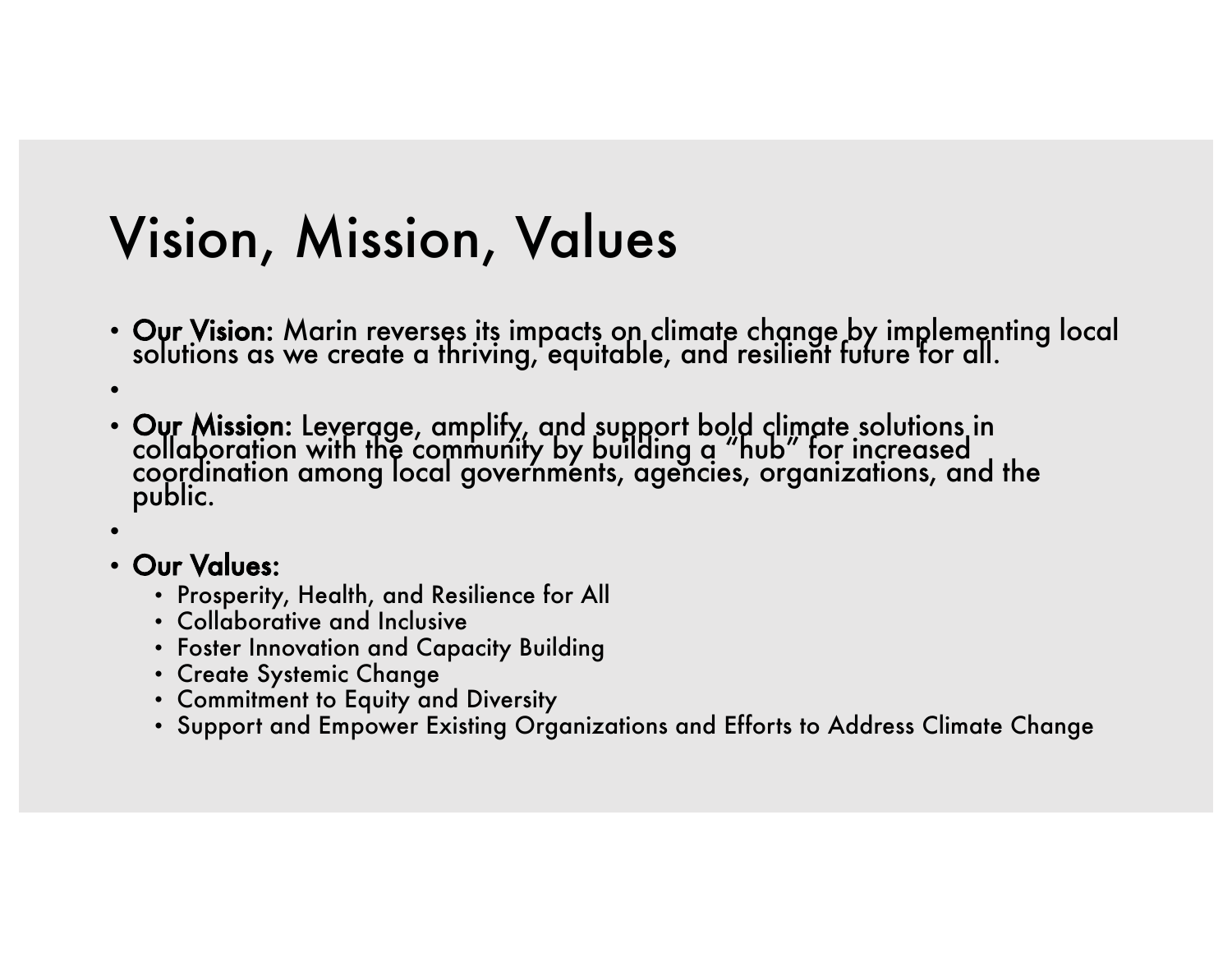### Goals

- 60% reduction in GHG emissions by Marin County below 2005 by 2030
- Drawdown GHG emissions by Marin County below zero by 2045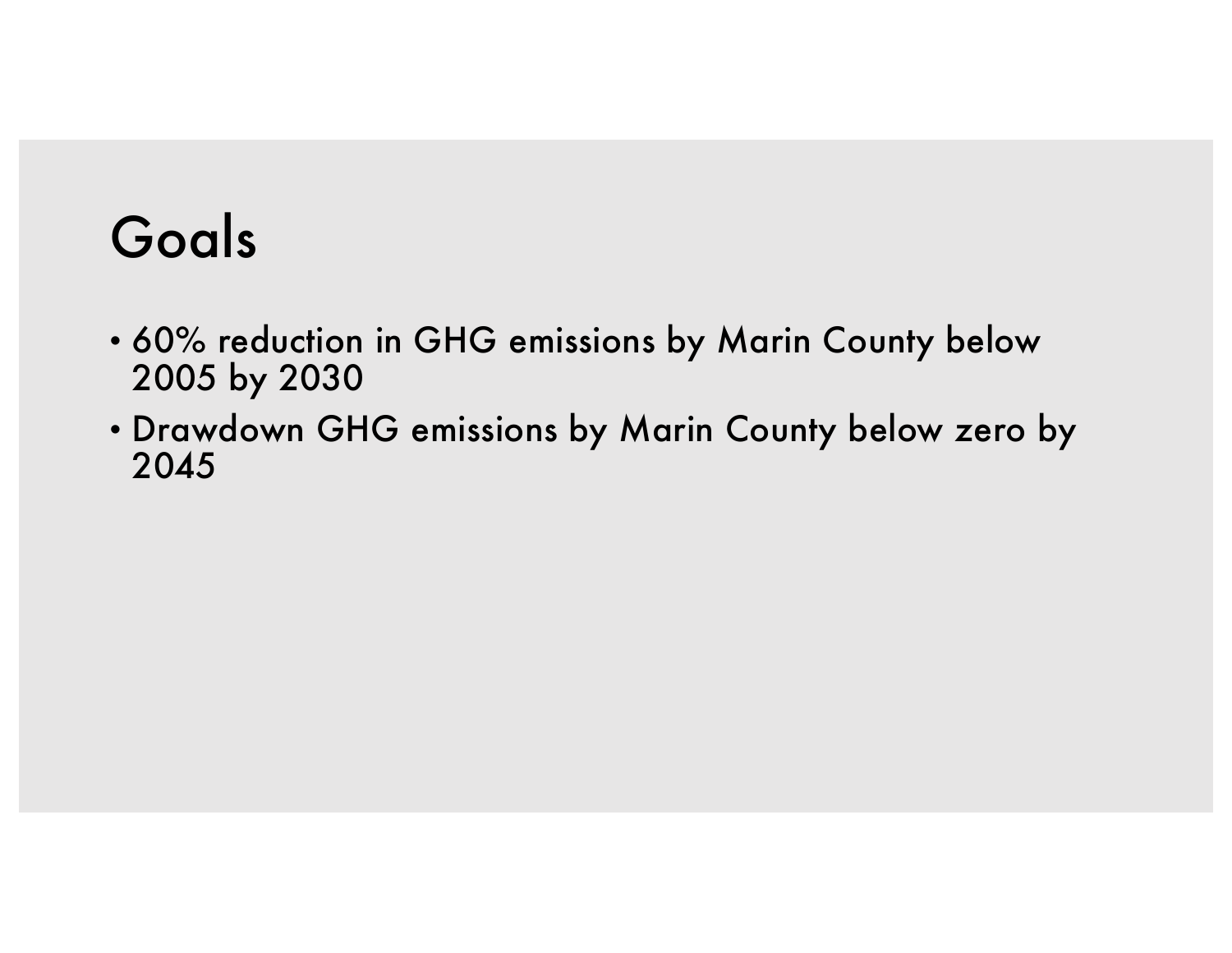## 2021 Work Plan/Status

- Form new nonprofit; recruit new board of directors
	- IRS filings complete
	- Board recruitment partially complete
- Identify 1-3 projects for implementation
	- Marin Biomass Project
	- Marin Carbon Farming Initiative
	- Community Resilience Hubs
- Fundraise to implement projects and hire staff
	- \$105,000 for operations
	- \$2.2m in grants for 3 solutions
- Hire part-time or full-time development staff
	- Hired a development consultant
	- Will assist board to fundraise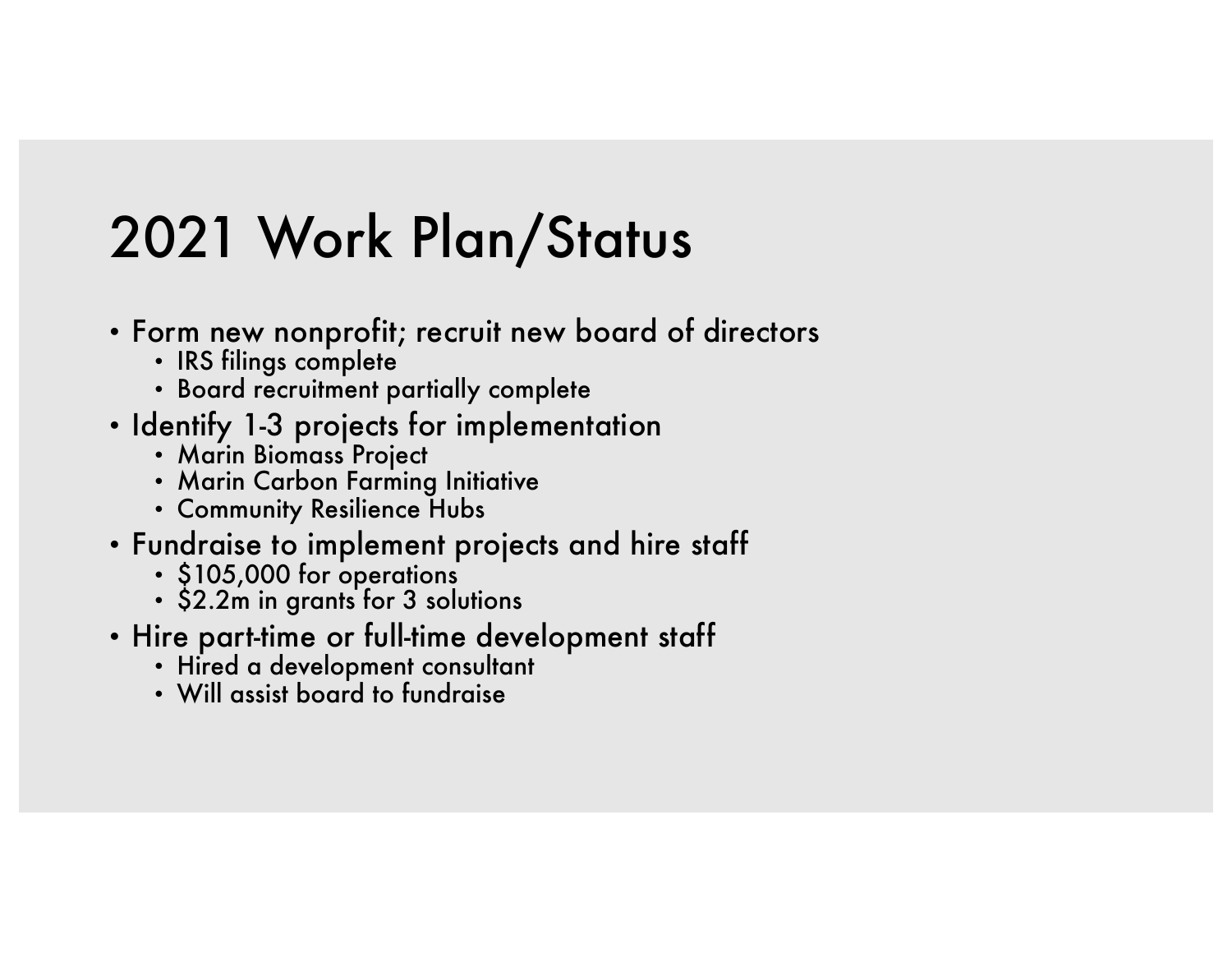### Why a new nonprofit?

#### Drawdown Marin Bylaws:

"The purposes of this corporation are to build and serve as a hub that spurs . environmental innovation while leveraging, amplifying, and supporting existing organizations and bold climate solutions Countywide.

The corporation will advance this purpose by collaborating with and increasing capacity of Marin County public and private entities to dramatically reduce greenhóuse gas emissions below zero and meet their adopted reduction goals<br>while creating a thriving, equitable, and resilient future for all residents."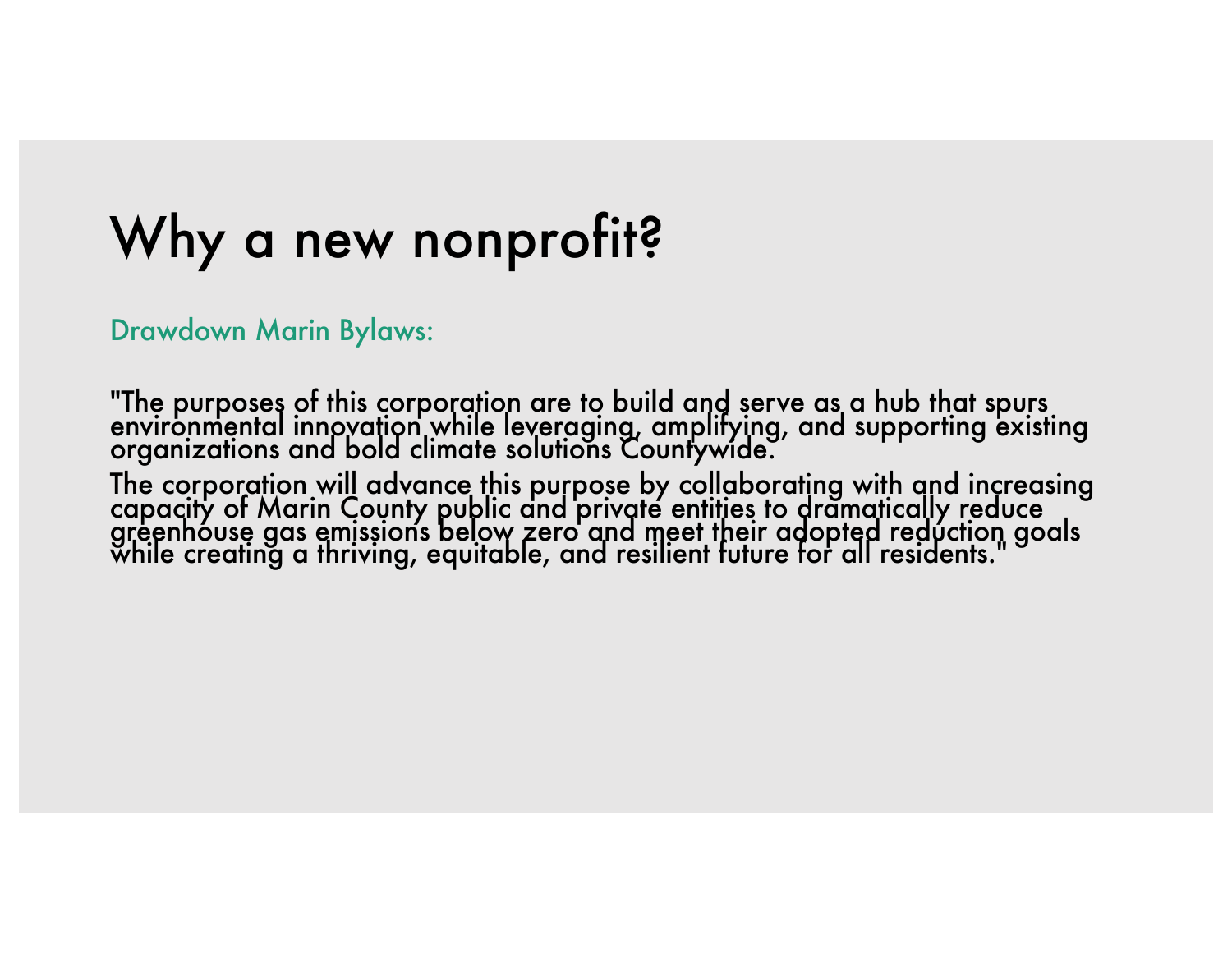### Our value proposition: *Unique Collaborative Advantage*

- Strive to convene all working on climate to accelerate climate action
- Nonprofit board empowers community members to influence our approach; true public-private partnership
- Support or lead implementation of solutions
- Leverage investment by serving as a unified voice for Marin climate action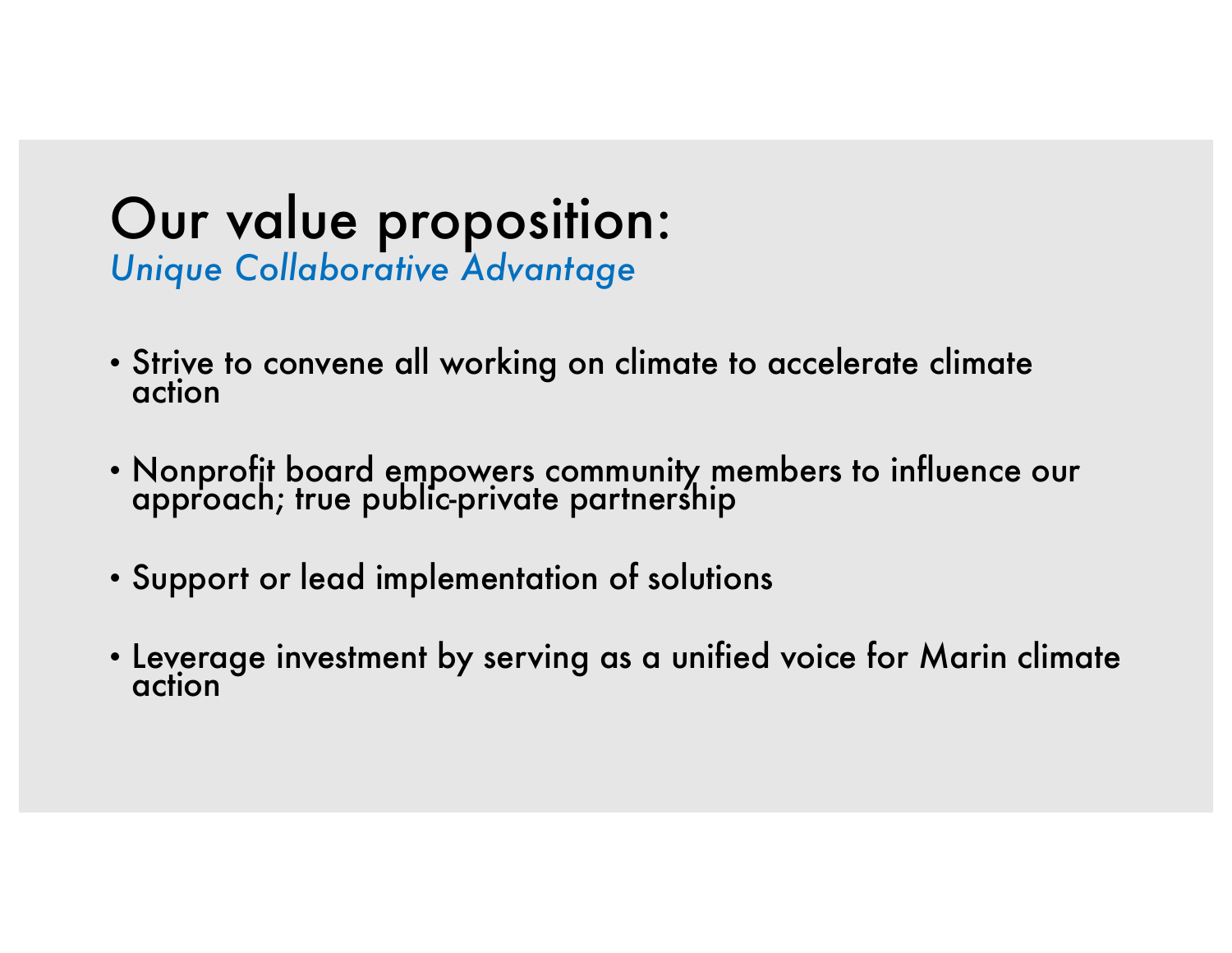### Board Selection

- Suggested Board Composition 19 people
	- 10 community members
	- 2 elected officials
	- 1 sustainability commissioner
	- 2 Supervisors
	- 3 Directors of climate-related agencies
	- 1 city/town staff person
- Board Selection Criteria
- Recruitment
- Selection Committee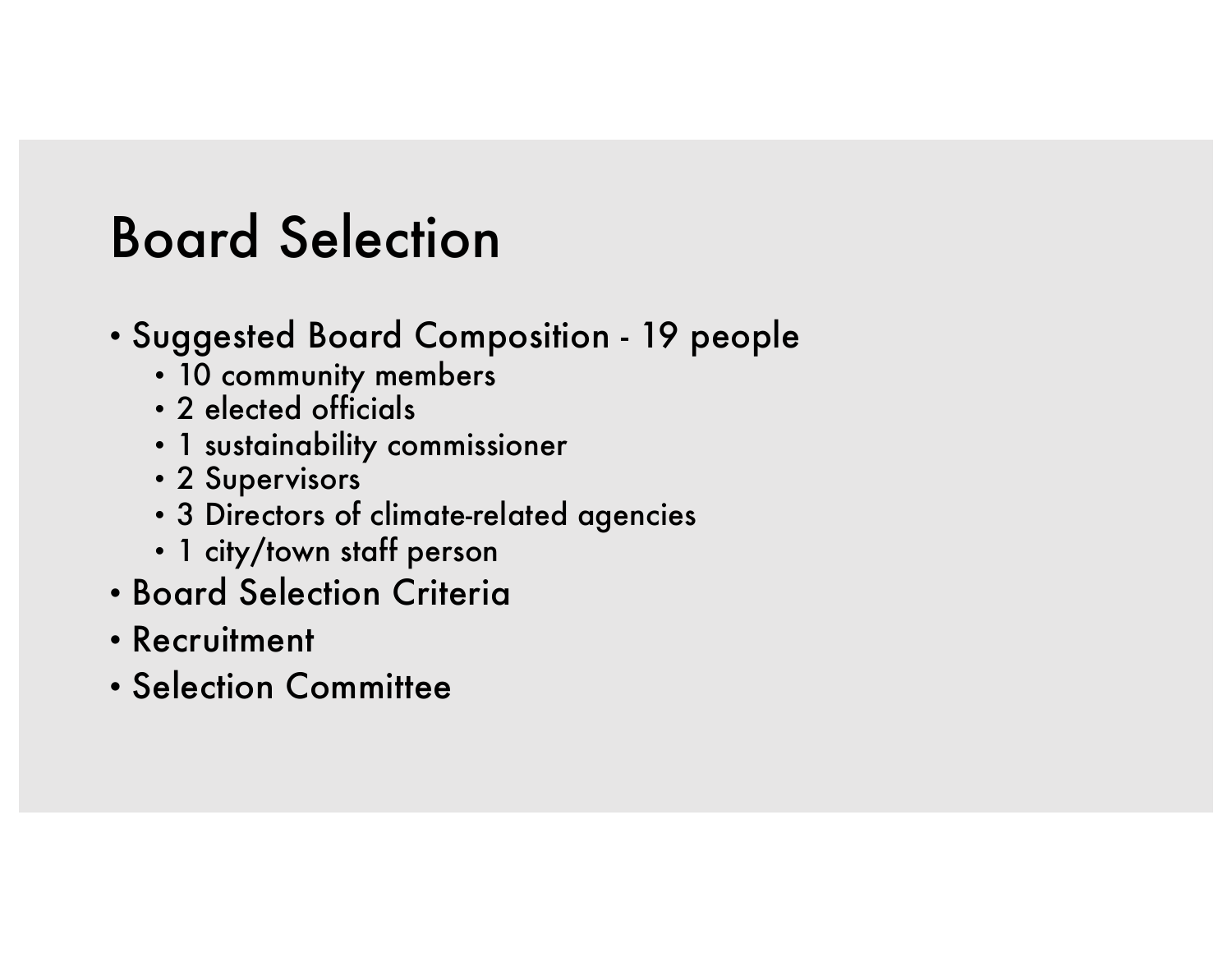### Selection Committee Recommendation

- 8 Community Members
- 1 Sustainability Commissioner
- 2 Elected Officials
- Leave 2 community member spots vacant
- Notify selected board members after this meeting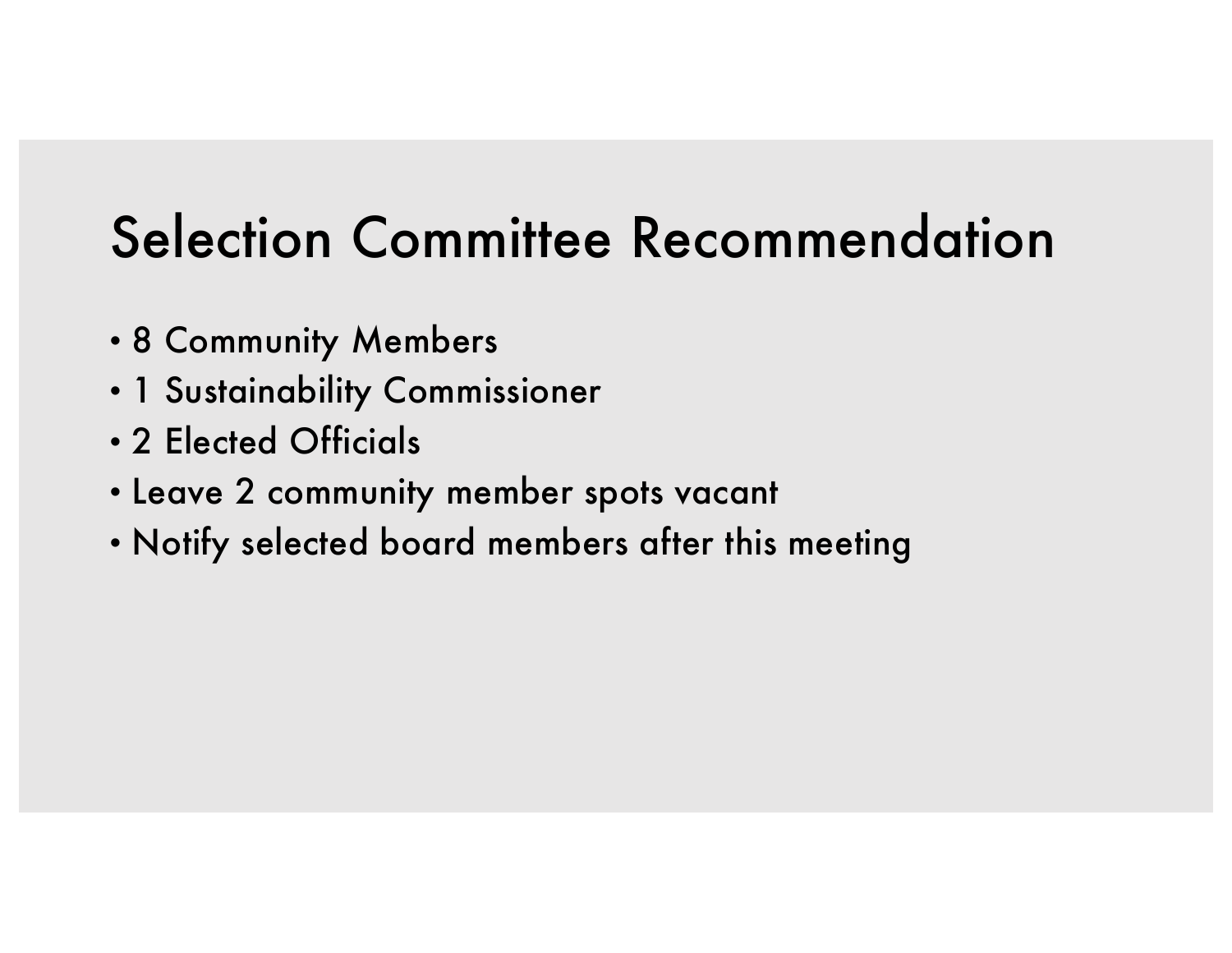## Board Selection Challenges

- Diversity
- No applicants from any climate change related agency
- No applicants from staff of the cities and towns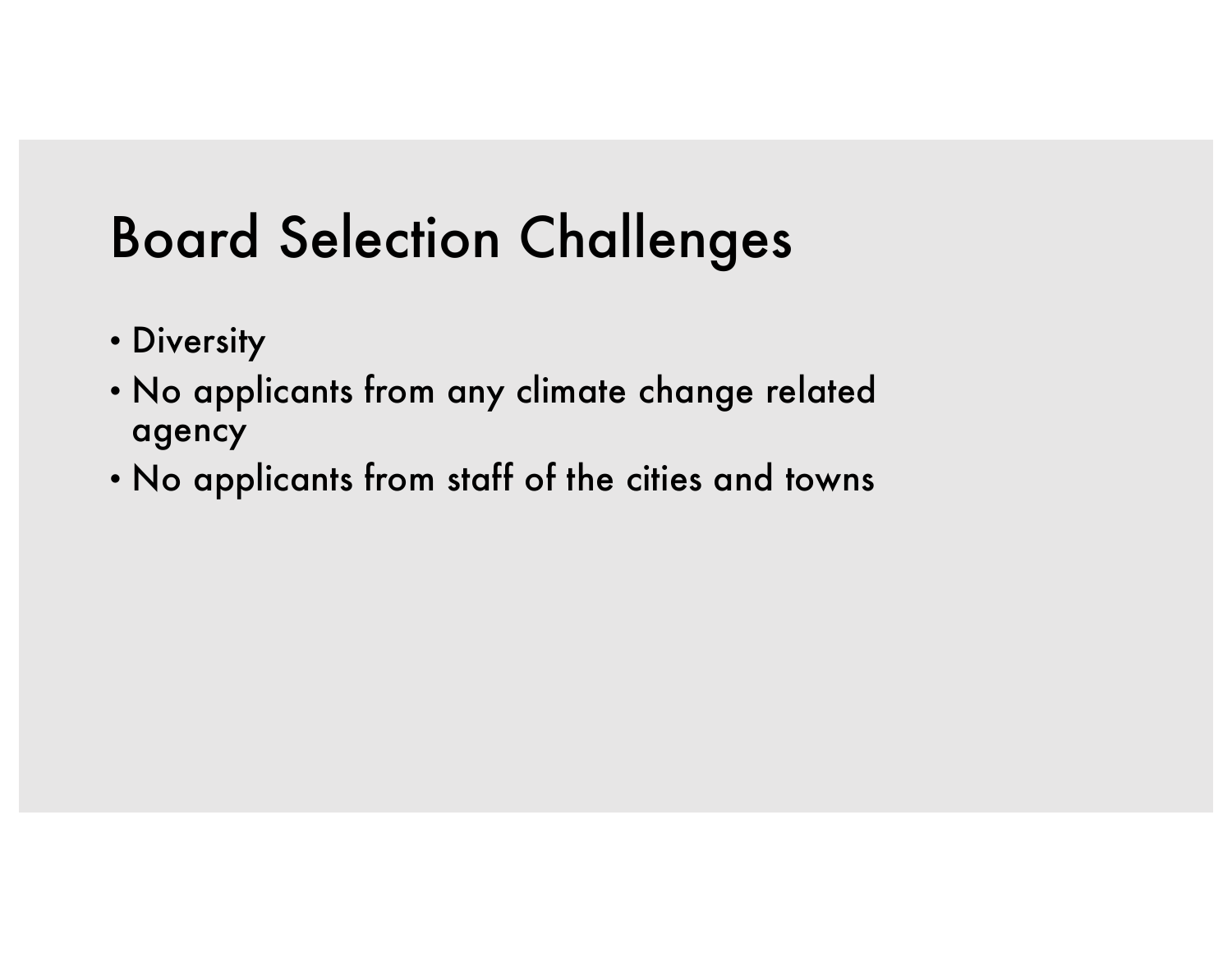### Proposed 2022-23 Goals

- Further build our collaborative advantage by optimizing the relationship between Drawdown and:
	- Cities and towns
	- Climate change related agencies
- $\bullet$  Conduct a board search to fill the two community member vacancies and increase diversity
- Operations
	- Raise \$500k to hire permanent staff executive director with development experience and communications staff (2 positions) for 2 years
	- Raise \$50k to hire temporary communications consultant
- Solutions

Raise at least \$2 million to implement solutions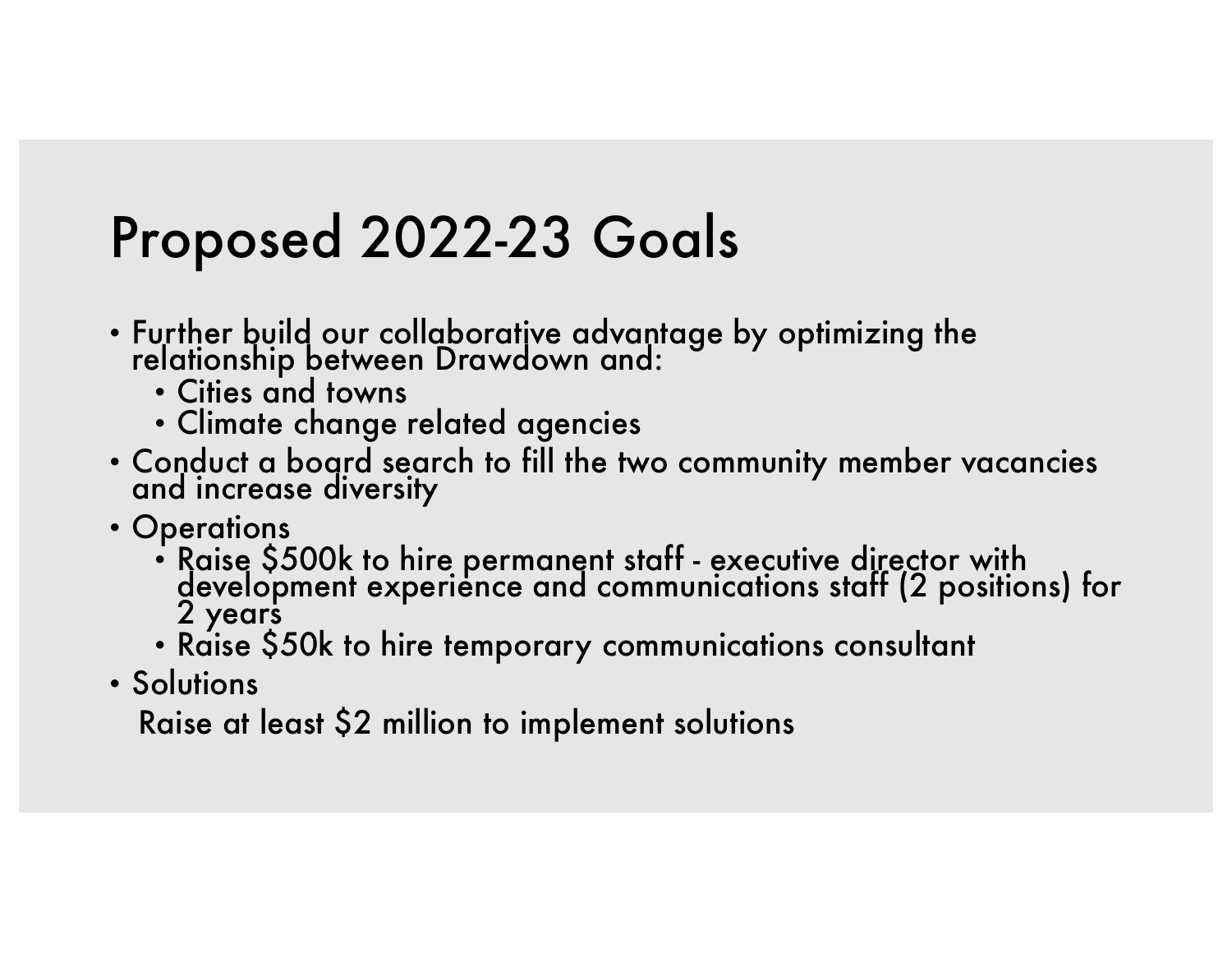### Are we a viable organization?

Over the next year:

- Can we raise money?
- Can we engage cities, towns, and agencies? What is their role?
- Can we implement projects?
- Can we effectively communicate with the general public?
- Can we accelerate the work of our partners?

*Board will need to decide if it is viable and determine path forward.*